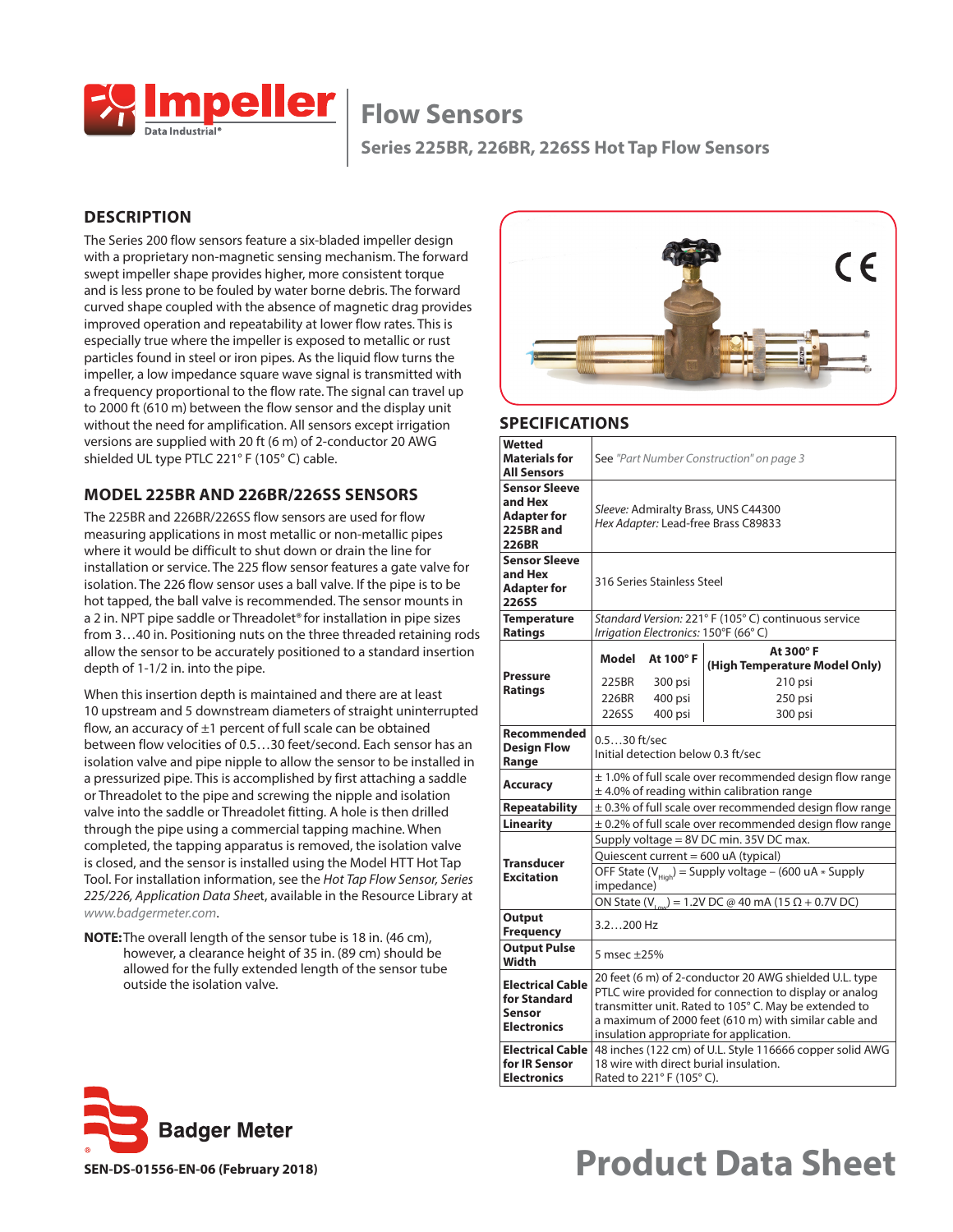# **DIMENSIONS**



*Figure 1: 225/226 Dimensions*

**NNOTE:** All dimensions are for reference only. To remove the flow sensor, there must be 25 in. (89 cm) clearance above the outside wall of the pipe. A cutting tool may require additional clearance.

## **PART NUMBER CONSTRUCTION**

#### **225 Standard Sensor**

|                             | Example: 2<br>25 | <b>BR</b> | 00 | $\mathbf 0$ | 5 | 1 | $\overline{2}$ | $\mathbf{1}$   | 1              |
|-----------------------------|------------------|-----------|----|-------------|---|---|----------------|----------------|----------------|
| <b>STYLE</b>                |                  |           |    |             |   |   |                |                |                |
| Hot Tap Insert - Gate Valve | 25               |           |    |             |   |   |                |                |                |
| <b>MATERIAL</b>             |                  |           |    |             |   |   |                |                |                |
| <b>Brass</b>                |                  | <b>BR</b> |    |             |   |   |                |                |                |
| <b>SIZE</b>                 |                  |           |    |             |   |   |                |                |                |
| Insert Style                |                  |           | 00 |             |   |   |                |                |                |
| <b>ELECTRONICS HOUSING</b>  |                  |           |    |             |   |   |                |                |                |
| <b>PPS</b>                  |                  |           |    | 0           |   |   |                |                |                |
| <b>ELECTRONICS</b>          |                  |           |    |             |   |   |                |                |                |
| Standard Flow (STANDARD)    |                  |           |    |             | 5 |   |                |                |                |
| IR-Irrigation               |                  |           |    |             | 6 |   |                |                |                |
| O-RING                      |                  |           |    |             |   |   |                |                |                |
| Viton <sup>®</sup>          |                  |           |    |             |   | 0 |                |                |                |
| EPDM (STANDARD)             |                  |           |    |             |   | 1 |                |                |                |
| Buna N                      |                  |           |    |             |   | 8 |                |                |                |
| <b>SHAFT</b>                |                  |           |    |             |   |   |                |                |                |
| Zirconia Ceramic            |                  |           |    |             |   |   | $\mathbf 0$    |                |                |
| Tungsten Carbide (STANDARD) |                  |           |    |             |   |   | $\overline{2}$ |                |                |
| 316 Stainless Steel         |                  |           |    |             |   |   | $6\,$          |                |                |
| <b>IMPELLER</b>             |                  |           |    |             |   |   |                |                |                |
| Nylon (STANDARD)            |                  |           |    |             |   |   |                | 1              |                |
| Tefzel®                     |                  |           |    |             |   |   |                | $\overline{2}$ |                |
| <b>BEARING</b>              |                  |           |    |             |   |   |                |                |                |
| UHMWPE (STANDARD)           |                  |           |    |             |   |   |                |                | 1              |
| Tefzel®                     |                  |           |    |             |   |   |                |                | $\overline{2}$ |
| $\mathsf{Teflon}^\circledR$ |                  |           |    |             |   |   |                |                | 3              |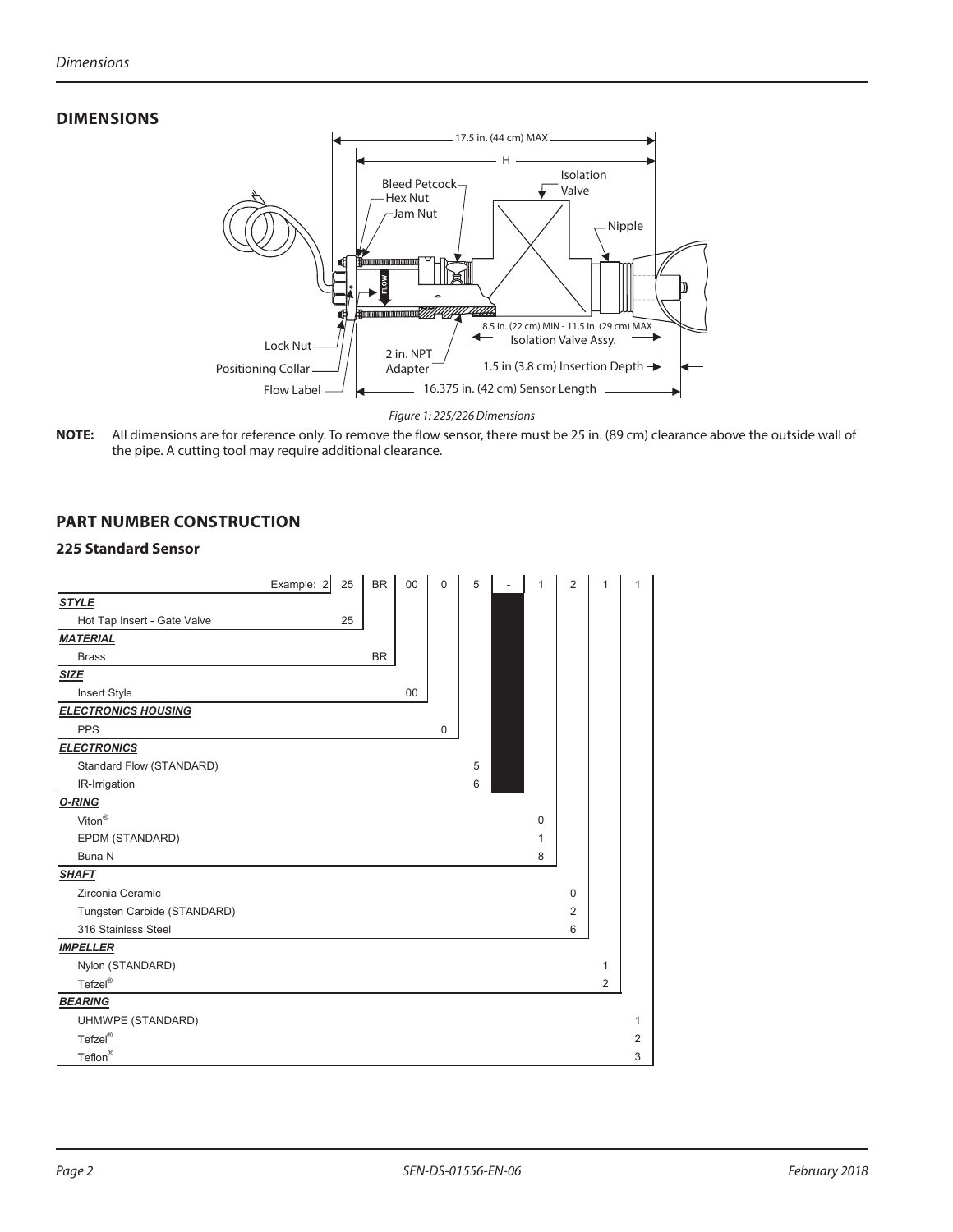# **225 High Temperature Sensor**

|                             | Example: 2 | 25 | <b>BR</b> | 00 | 4 | 8 | $\overline{\phantom{a}}$ | $\mathbf 0$ | 2 | 2 | 3 |
|-----------------------------|------------|----|-----------|----|---|---|--------------------------|-------------|---|---|---|
| <b>STYLE</b>                |            |    |           |    |   |   |                          |             |   |   |   |
| Hot Tap Insert - Gate Valve |            | 25 |           |    |   |   |                          |             |   |   |   |
| <b>MATERIAL</b>             |            |    |           |    |   |   |                          |             |   |   |   |
| <b>Brass</b>                |            |    | <b>BR</b> |    |   |   |                          |             |   |   |   |
| <b>SIZE</b>                 |            |    |           |    |   |   |                          |             |   |   |   |
| Insert Style                |            |    |           | 00 |   |   |                          |             |   |   |   |
| <b>ELECTRONICS HOUSING</b>  |            |    |           |    |   |   |                          |             |   |   |   |
| <b>PEEK</b>                 |            |    |           |    | 4 |   |                          |             |   |   |   |
| <b>ELECTRONICS</b>          |            |    |           |    |   |   |                          |             |   |   |   |
| <b>High Temperature</b>     |            |    |           |    |   | 8 |                          |             |   |   |   |
| O-RING                      |            |    |           |    |   |   |                          |             |   |   |   |
| Viton $^{\circledR}$        |            |    |           |    |   |   |                          | $\mathbf 0$ |   |   |   |
| <b>SHAFT</b>                |            |    |           |    |   |   |                          |             |   |   |   |
| Tungsten Carbide (STANDARD) |            |    |           |    |   |   |                          |             | 2 |   |   |
| <b>IMPELLER</b>             |            |    |           |    |   |   |                          |             |   |   |   |
| Tefzel®                     |            |    |           |    |   |   |                          |             |   | 2 |   |
| <b>BEARING</b>              |            |    |           |    |   |   |                          |             |   |   |   |
| Teflon <sup>®</sup>         |            |    |           |    |   |   |                          |             |   |   | 3 |

#### **226 Standard Sensor**

|                                  | Example: 2 | 26 | SS        | 00 | $\mathbf 0$ | 5 | 1 | $\overline{2}$ | 1 | 1              |
|----------------------------------|------------|----|-----------|----|-------------|---|---|----------------|---|----------------|
| <b>STYLE</b>                     |            |    |           |    |             |   |   |                |   |                |
| Hot Tap Insert - Ball Valve      |            | 26 |           |    |             |   |   |                |   |                |
| <b>MATERIAL</b>                  |            |    |           |    |             |   |   |                |   |                |
| <b>Brass</b>                     |            |    | <b>BR</b> |    |             |   |   |                |   |                |
| Stainless Steel (Model 226 Only) |            |    | SS        |    |             |   |   |                |   |                |
| <b>SIZE</b>                      |            |    |           |    |             |   |   |                |   |                |
| Insert Style                     |            |    |           | 00 |             |   |   |                |   |                |
| <b>ELECTRONICS HOUSING</b>       |            |    |           |    |             |   |   |                |   |                |
| <b>PPS</b>                       |            |    |           |    | 0           |   |   |                |   |                |
| <b>ELECTRONICS</b>               |            |    |           |    |             |   |   |                |   |                |
| Standard Flow (STANDARD)         |            |    |           |    |             | 5 |   |                |   |                |
| IR-Irrigation                    |            |    |           |    |             | 6 |   |                |   |                |
| O-RING                           |            |    |           |    |             |   |   |                |   |                |
| $\mathsf{Viton}^\circledR$       |            |    |           |    |             |   | 0 |                |   |                |
| EPDM (STANDARD)                  |            |    |           |    |             |   | 1 |                |   |                |
| Buna N                           |            |    |           |    |             |   | 8 |                |   |                |
| <b>SHAFT</b>                     |            |    |           |    |             |   |   |                |   |                |
| Zirconia Ceramic                 |            |    |           |    |             |   |   | 0              |   |                |
| Tungsten Carbide (STANDARD)      |            |    |           |    |             |   |   | 2              |   |                |
| 316 Stainless Steel              |            |    |           |    |             |   |   | 6              |   |                |
| <b>IMPELLER</b>                  |            |    |           |    |             |   |   |                |   |                |
| Nylon (STANDARD)                 |            |    |           |    |             |   |   |                | 1 |                |
| Tefzel®                          |            |    |           |    |             |   |   |                | 2 |                |
| <b>BEARING</b>                   |            |    |           |    |             |   |   |                |   |                |
| UHMWPE (STANDARD)                |            |    |           |    |             |   |   |                |   | 1              |
| Tefzel®                          |            |    |           |    |             |   |   |                |   | $\overline{2}$ |
| $\mathsf{Teflon}^\circledR$      |            |    |           |    |             |   |   |                |   | 3              |